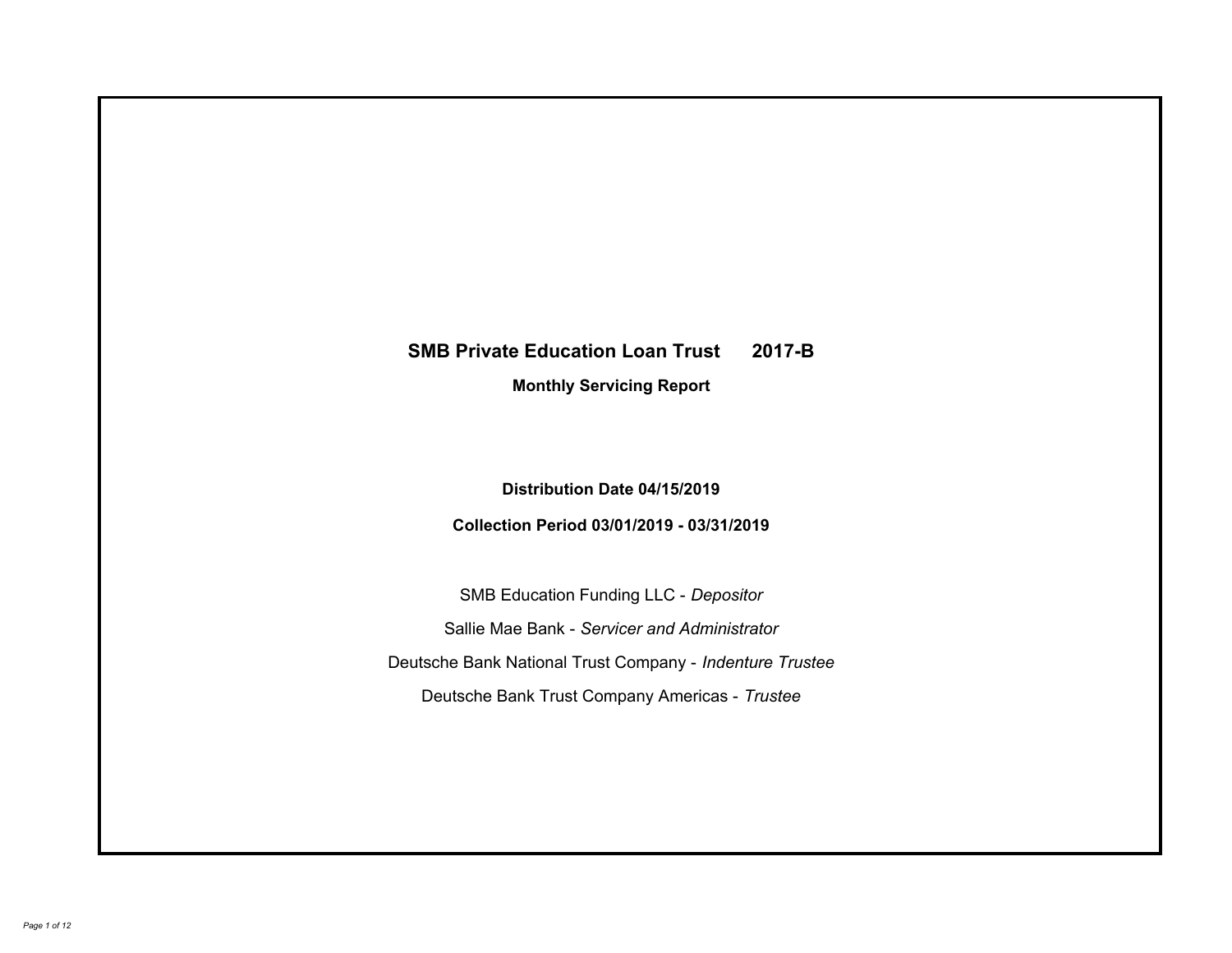| Α | <b>Student Loan Portfolio Characteristics</b>                  |                                              | <b>Settlement Date</b><br>11/08/2017 | 02/28/2019            | 03/31/2019            |
|---|----------------------------------------------------------------|----------------------------------------------|--------------------------------------|-----------------------|-----------------------|
|   | <b>Principal Balance</b>                                       |                                              | \$701,477,893.40                     | \$598,582,461.56      | \$588,582,482.22      |
|   | Interest to be Capitalized Balance                             |                                              | 46,726,543.99                        | 38,378,838.25         | 38,381,483.71         |
|   | Pool Balance                                                   |                                              | \$748,204,437.39                     | \$636,961,299.81      | \$626,963,965.93      |
|   | Weighted Average Coupon (WAC)                                  |                                              |                                      |                       |                       |
|   |                                                                | WAC1 (Contractual Interest Rate on the Loan) | 8.97%                                | 9.85%                 | 9.83%                 |
|   | WAC2 (Average of Applicable Interest Rate)                     |                                              | 8.94%                                | 9.79%                 | 9.77%                 |
|   | WAC3 (Average of Actual Interest Rate)                         |                                              | 8.86%                                | 9.71%                 | 9.69%                 |
|   | Weighted Average Remaining Term                                |                                              | 135.09                               | 129.54                | 129.45                |
|   | Number of Loans                                                |                                              | 66,252                               | 56,755                | 55,880                |
|   | Number of Borrowers                                            |                                              | 63,554                               | 54,519                | 53,704                |
|   | Pool Factor<br>Since Issued Total Constant Prepayment Rate (1) |                                              |                                      | 0.851319864<br>10.27% | 0.837958096<br>10.55% |
|   |                                                                |                                              |                                      |                       |                       |
| B | <b>Debt Securities</b>                                         | Cusip/Isin                                   | 03/15/2019                           |                       | 04/15/2019            |
|   | A <sub>1</sub>                                                 | 83189DAA8                                    | \$53,859,786.53                      |                       | \$41,183,838.84       |
|   | A <sub>2</sub> A                                               | 83189DAB6                                    | \$268,000,000.00                     |                       | \$268,000,000.00      |
|   | A <sub>2</sub> B                                               | 83189DAC4                                    | \$132,000,000.00                     |                       | \$132,000,000.00      |
|   | B                                                              | 83189DAD2                                    | \$50,000,000.00                      |                       | \$50,000,000.00       |
|   |                                                                |                                              |                                      |                       |                       |
| C | <b>Certificates</b>                                            | <b>Cusip/Isin</b>                            | 03/15/2019                           |                       | 04/15/2019            |
|   | Residual                                                       | 83189D100                                    | \$100,000.00                         |                       | \$100,000.00          |
|   |                                                                |                                              |                                      |                       |                       |
| D | <b>Account Balances</b>                                        |                                              | 03/15/2019                           |                       | 04/15/2019            |
|   | Reserve Account Balance                                        |                                              | \$1,891,480.00                       |                       | \$1,891,480.00        |
|   |                                                                |                                              |                                      |                       |                       |
| Е | <b>Asset / Liability</b>                                       |                                              | 03/15/2019                           |                       | 04/15/2019            |
|   | Overcollateralization Percentage                               |                                              | 20.90%                               |                       | 21.66%                |
|   | Specified Overcollateralization Amount                         |                                              | \$191,088,389.94                     |                       | \$188,089,189.78      |
|   | <b>Actual Overcollateralization Amount</b>                     |                                              | \$133,101,513.28                     |                       | \$135,780,127.09      |

(1) For additional information, see 'Since Issued CPR Methodology' found on page 11 of this report.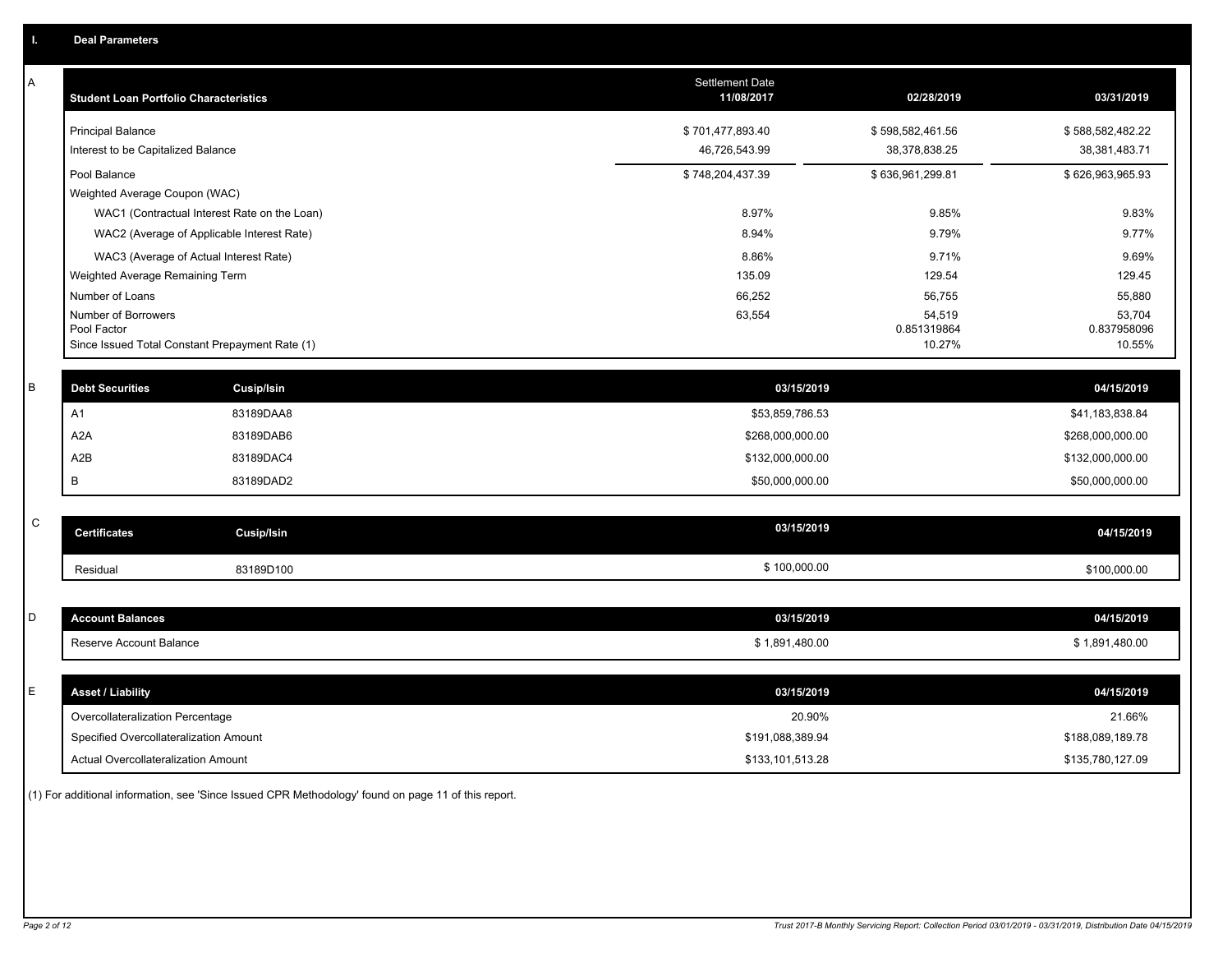### **II. 2017-B Trust Activity 03/01/2019 through 03/31/2019**

| Α  | <b>Student Loan Principal Receipts</b>                           |                 |
|----|------------------------------------------------------------------|-----------------|
|    | <b>Borrower Principal</b>                                        | 11,111,515.74   |
|    | <b>Consolidation Activity Principal</b>                          | 0.00            |
|    | Seller Principal Reimbursement                                   | 49.18           |
|    | Servicer Principal Reimbursement                                 | 0.00            |
|    | Delinquent Principal Purchases by Servicer                       | 0.00            |
|    | <b>Other Principal Deposits</b>                                  | 74,531.99       |
|    | <b>Total Principal Receipts</b>                                  | \$11,186,096.91 |
| B  | <b>Student Loan Interest Receipts</b>                            |                 |
|    | <b>Borrower Interest</b>                                         | 3,075,317.26    |
|    | <b>Consolidation Activity Interest</b>                           | 0.00            |
|    | Seller Interest Reimbursement                                    | 0.83            |
|    | Servicer Interest Reimbursement                                  | 0.00            |
|    | Delinquent Interest Purchases by Servicer                        | 0.00            |
|    | Other Interest Deposits                                          | 1,357.52        |
|    | <b>Total Interest Receipts</b>                                   | \$3,076,675.61  |
| C  | <b>Recoveries on Realized Losses</b>                             | \$62,474.51     |
| D  | <b>Investment Income</b>                                         | \$29,013.68     |
| E. | <b>Funds Borrowed from Next Collection Period</b>                | \$0.00          |
| F  | <b>Funds Repaid from Prior Collection Period</b>                 | \$0.00          |
| G  | Loan Sale or Purchase Proceeds                                   | \$0.00          |
| H  | Initial Deposits to Distribution Account                         | \$0.00          |
|    | <b>Excess Transferred from Other Accounts</b>                    | \$0.00          |
| J  | <b>Borrower Benefit Reimbursements</b>                           | \$0.00          |
| Κ  | <b>Other Deposits</b>                                            | \$0.00          |
| Г  | <b>Other Fees Collected</b>                                      | \$0.00          |
| М  | <b>AVAILABLE FUNDS</b>                                           | \$14,354,260.71 |
| N  | Non-Cash Principal Activity During Collection Period             | \$1,186,117.57  |
| O  | Aggregate Purchased Amounts by the Depositor, Servicer or Seller | \$75,889.51     |
| P  | Aggregate Loan Substitutions                                     | \$0.00          |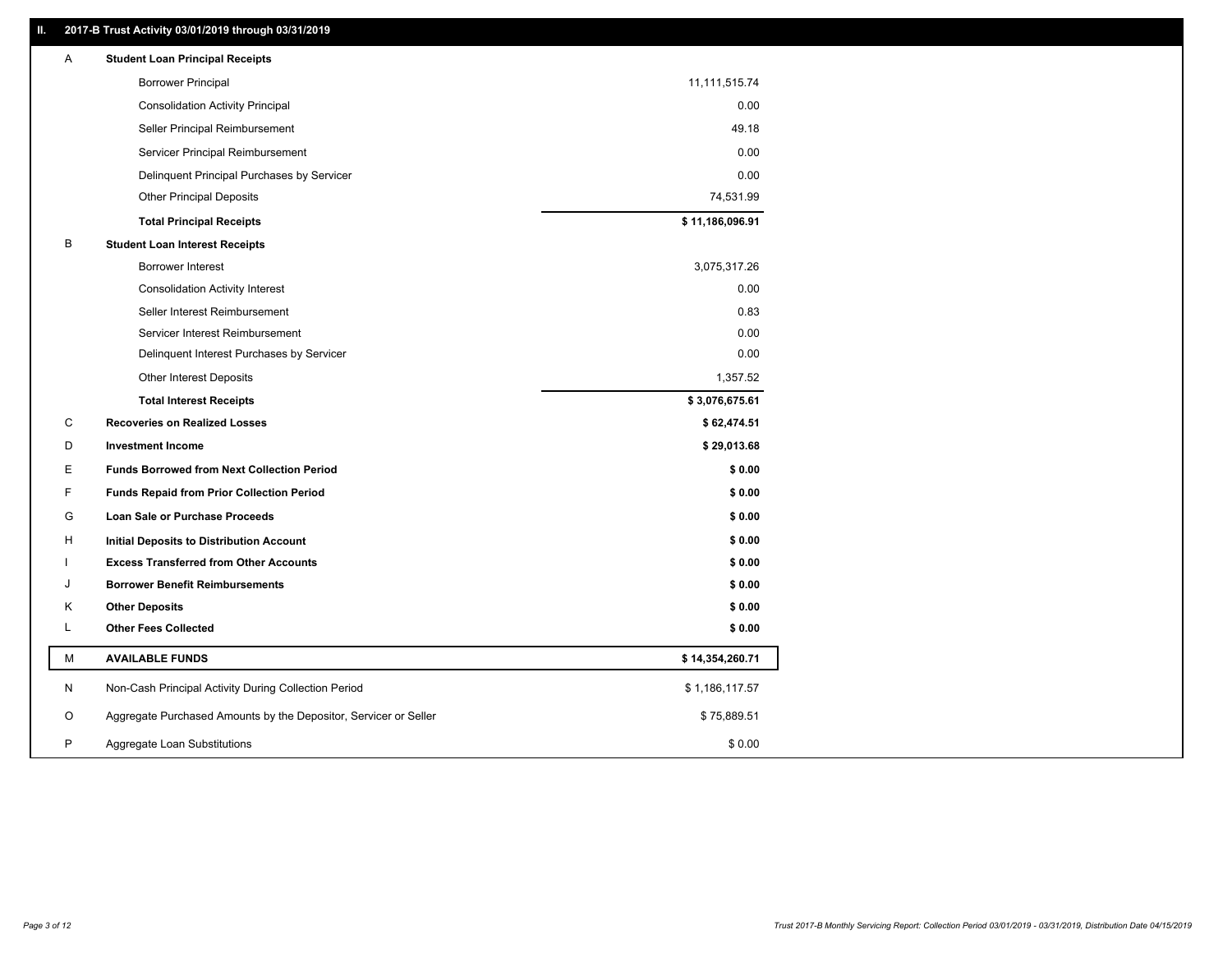|                   |                       |                          |         |                                                           | <b>Loans by Repayment Status</b> |                            |                          |         |                                                           |                |                            |
|-------------------|-----------------------|--------------------------|---------|-----------------------------------------------------------|----------------------------------|----------------------------|--------------------------|---------|-----------------------------------------------------------|----------------|----------------------------|
|                   |                       |                          |         | 03/31/2019                                                |                                  |                            |                          |         | 02/28/2019                                                |                |                            |
|                   |                       | <b>Wtd Avg</b><br>Coupon | # Loans | Principal and<br><b>Interest Accrued</b><br>to Capitalize | % of Principal                   | % of Loans in<br>Repay (1) | <b>Wtd Avg</b><br>Coupon | # Loans | Principal and<br><b>Interest Accrued</b><br>to Capitalize | % of Principal | % of Loans in<br>Repay (1) |
| INTERIM:          | IN SCHOOL             | 10.65%                   | 7,076   | \$92,765,606.67                                           | 14.796%                          | $-$ %                      | 10.65%                   | 7,115   | \$92,559,167.75                                           | 14.531%        | $-$ %                      |
|                   | GRACE                 | 10.51%                   | 1,644   | \$19,637,939.72                                           | 3.132%                           | $-$ %                      | 10.51%                   | 1,941   | \$23,127,558.77                                           | 3.631%         | $-$ %                      |
|                   | <b>DEFERMENT</b>      | 10.48%                   | 2,681   | \$30,992,045.54                                           | 4.943%                           | $-$ %                      | 10.47%                   | 2,663   | \$30,486,039.01                                           | 4.786%         | $-$ %                      |
| <b>REPAYMENT:</b> | <b>CURRENT</b>        | 9.37%                    | 41,771  | \$446,211,795.53                                          | 71.170%                          | 92.275%                    | 9.40%                    | 42,315  | \$454,801,451.48                                          | 71.402%        | 92.667%                    |
|                   | 31-60 DAYS DELINQUENT | 10.25%                   | 611     | \$8,070,177.00                                            | 1.287%                           | 1.669%                     | 10.35%                   | 655     | \$8,134,183.91                                            | 1.277%         | 1.657%                     |
|                   | 61-90 DAYS DELINQUENT | 10.15%                   | 270     | \$3,555,369.30                                            | 0.567%                           | 0.735%                     | 10.32%                   | 328     | \$4,058,505.14                                            | 0.637%         | 0.827%                     |
|                   | > 90 DAYS DELINQUENT  | 10.77%                   | 178     | \$2,380,149.33                                            | 0.380%                           | 0.492%                     | 10.63%                   | 158     | \$2,045,624.93                                            | 0.321%         | 0.417%                     |
|                   | FORBEARANCE           | 9.85%                    | 1,649   | \$23,350,882.84                                           | 3.724%                           | 4.829%                     | 9.79%                    | 1,580   | \$21,748,768.82                                           | 3.414%         | 4.431%                     |
| <b>TOTAL</b>      |                       |                          | 55,880  | \$626,963,965.93                                          | 100.00%                          | 100.00%                    |                          | 56,755  | \$636,961,299.81                                          | 100.00%        | 100.00%                    |

Percentages may not total 100% due to rounding \*

1 Loans classified in "Repayment" include any loan for which interim interest only, \$25 fixed payments or full principal and interest payments are due.

| INTERIM:                |                                                | <b>Wtd Avg</b><br>Coupon |         | 03/31/2019<br><b>Principal and</b>       |                |                                |                          |         | 02/28/2019                                                       |                |                                |
|-------------------------|------------------------------------------------|--------------------------|---------|------------------------------------------|----------------|--------------------------------|--------------------------|---------|------------------------------------------------------------------|----------------|--------------------------------|
|                         |                                                |                          | # Loans | <b>Interest Accrued</b><br>to Capitalize | % of Principal | % of Loans in<br>P&I Repay (2) | <b>Wtd Avg</b><br>Coupon | # Loans | <b>Principal and</b><br><b>Interest Accrued</b><br>to Capitalize | % of Principal | % of Loans in<br>P&I Repay (2) |
|                         | IN SCHOOL                                      | 10.13%                   | 14,353  | \$190,086,953.51                         | 30.319%        | $-$ %                          | 10.12%                   | 14,428  | \$189,894,496.34                                                 | 29.813%        | $-$ %                          |
|                         | <b>GRACE</b>                                   | 10.10%                   | 3,034   | \$36,569,950.44                          | 5.833%         | $-$ %                          | 10.10%                   | 3,591   | \$43,556,568.80                                                  | 6.838%         | $-$ %                          |
|                         | <b>DEFERMENT</b>                               | 10.09%                   | 4,755   | \$54,583,821.98                          | 8.706%         | $-$ %                          | 10.06%                   | 4,709   | \$53,881,902.72                                                  | 8.459%         | $-$ %                          |
| P&I REPAYMENT:          | <b>CURRENT</b>                                 | 9.27%                    | 31,096  | \$309,162,177.41                         | 49.311%        | 89.425%                        | 9.30%                    | 31,377  | \$314,555,225.22                                                 | 49.384%        | 89.968%                        |
|                         | 31-60 DAYS DELINQUENT                          | 10.22%                   | 564     | \$7,522,458.03                           | 1.200%         | 2.176%                         | 10.32%                   | 617     | \$7,552,942.54                                                   | 1.186%         | 2.160%                         |
|                         | 61-90 DAYS DELINQUENT                          | 10.11%                   | 258     | \$3,384,005.41                           | 0.540%         | 0.979%                         | 10.31%                   | 308     | \$3,886,202.40                                                   | 0.610%         | 1.112%                         |
|                         | > 90 DAYS DELINQUENT                           | 10.76%                   | 171     | \$2,303,716.31                           | 0.367%         | 0.666%                         | 10.69%                   | 145     | \$1,885,192.97                                                   | 0.296%         | 0.539%                         |
|                         | FORBEARANCE                                    | 9.85%                    | 1,649   | \$23,350,882.84                          | 3.724%         | 6.754%                         | 9.79%                    | 1,580   | \$21,748,768.82                                                  | 3.414%         | 6.221%                         |
| <b>TOTAL</b><br>$\star$ | Percentages may not total 100% due to rounding |                          | 55,880  | \$626,963,965.93                         | 100.00%        | 100.00%                        |                          | 56,755  | \$636,961,299.81                                                 | 100.00%        | 100.00%                        |

WAC reflects WAC3 To conform with company standard reporting these sections now include Princial and Interest Accrued to Capitalize.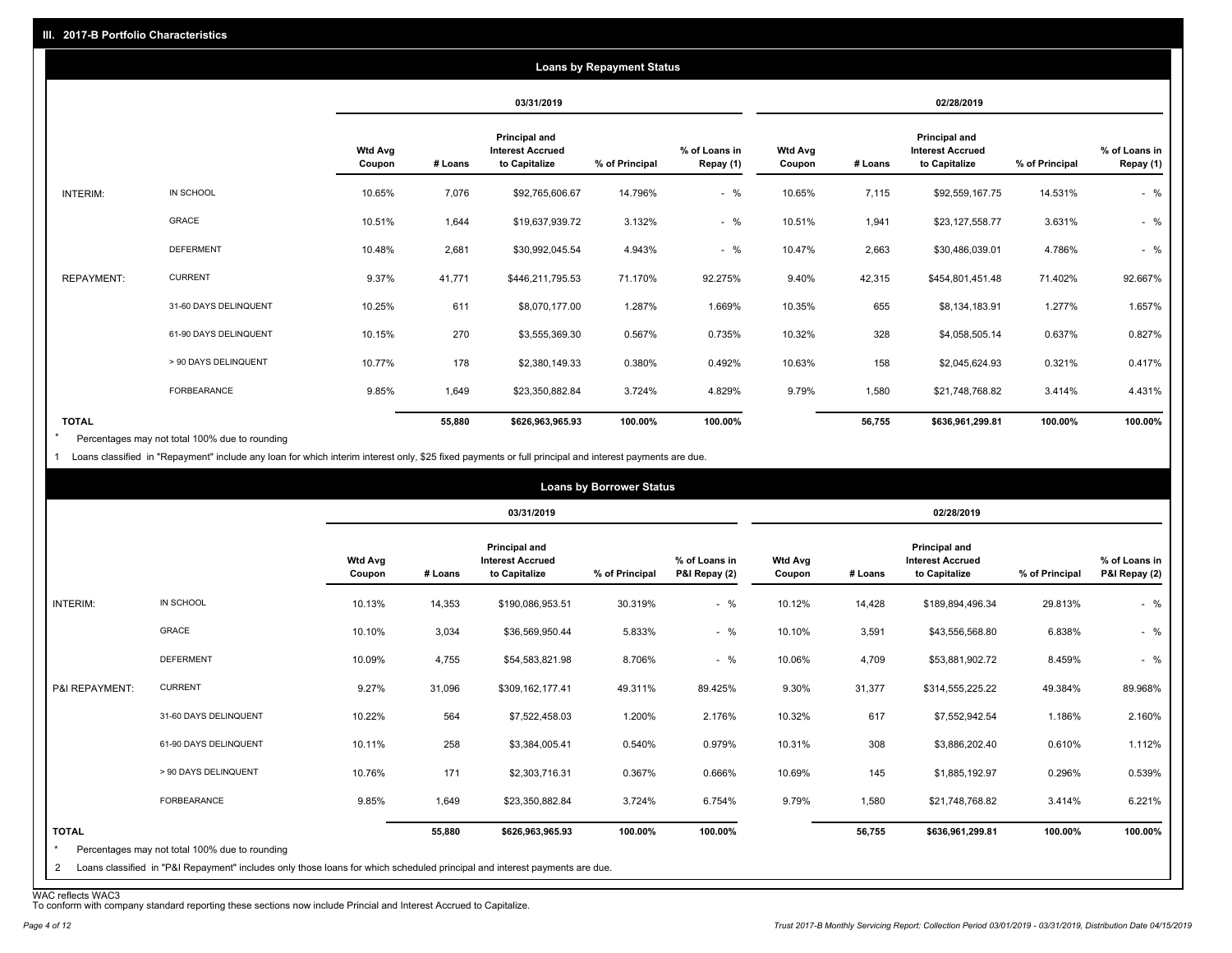|                                                                                                  | 3/31/2019        | 2/28/2019        |
|--------------------------------------------------------------------------------------------------|------------------|------------------|
| Pool Balance                                                                                     | \$626,963,965.93 | \$636,961,299.81 |
| Total # Loans                                                                                    | 55,880           | 56,755           |
| Total # Borrowers                                                                                | 53,704           | 54,519           |
| Weighted Average Coupon                                                                          | 9.77%            | 9.79%            |
| Weighted Average Remaining Term                                                                  | 129.45           | 129.54           |
| Percent of Pool - Cosigned                                                                       | 92.3%            | 92.3%            |
| Percent of Pool - Non Cosigned                                                                   | 7.7%             | 7.7%             |
| Borrower Interest Accrued for Period                                                             | \$4,841,518.13   | \$4,486,208.25   |
| Outstanding Borrower Interest Accrued                                                            | \$41,925,123.92  | \$41,785,532.89  |
| Gross Principal Realized Loss - Periodic *                                                       | \$379,565.35     | \$476,514.44     |
| Gross Principal Realized Loss - Cumulative *                                                     | \$5,879,682.49   | \$5,500,117.14   |
| Recoveries on Realized Losses - Periodic                                                         | \$62,474.51      | \$30,475.53      |
| Recoveries on Realized Losses - Cumulative                                                       | \$615,648.62     | \$553,174.11     |
| Net Losses - Periodic                                                                            | \$317,090.84     | \$446,038.91     |
| Net Losses - Cumulative                                                                          | \$5,264,033.87   | \$4,946,943.03   |
| Non-Cash Principal Activity - Capitalized Interest                                               | \$1,565,164.66   | \$2,196,884.64   |
| Since Issued Total Constant Prepayment Rate (CPR) (1)                                            | 10.55%           | 10.27%           |
| <b>Loan Substitutions</b>                                                                        | \$0.00           | \$0.00           |
| <b>Cumulative Loan Substitutions</b>                                                             | \$0.00           | \$0.00           |
| <b>Unpaid Servicing Fees</b>                                                                     | \$0.00           | \$0.00           |
| <b>Unpaid Administration Fees</b>                                                                | \$0.00           | \$0.00           |
| <b>Unpaid Carryover Servicing Fees</b>                                                           | \$0.00           | \$0.00           |
| Note Interest Shortfall                                                                          | \$0.00           | \$0.00           |
| Loans in Modification                                                                            | \$18,845,701.60  | \$17,291,808.59  |
| % of Loans in Modification as a % of Loans in Repayment (P&I)                                    | 5.85%            | 5.27%            |
|                                                                                                  |                  |                  |
| % Annualized Gross Principal Realized Loss - Periodic as a %<br>of Loans in Repayment (P&I) * 12 | 1.41%            | 1.74%            |
| % Gross Principal Realized Loss - Cumulative as a % of<br>Original Pool Balance                  | 0.79%            | 0.74%            |

\* In accordance with the Servicer's current policies and procedures, after September 1, 2017 loans subject to bankruptcy claims generally will not be reported as a charged-off unless and until they are delinquent for 120 d

(1) For additional information, see 'Since Issued CPR Methodology' found on page 11 of this report.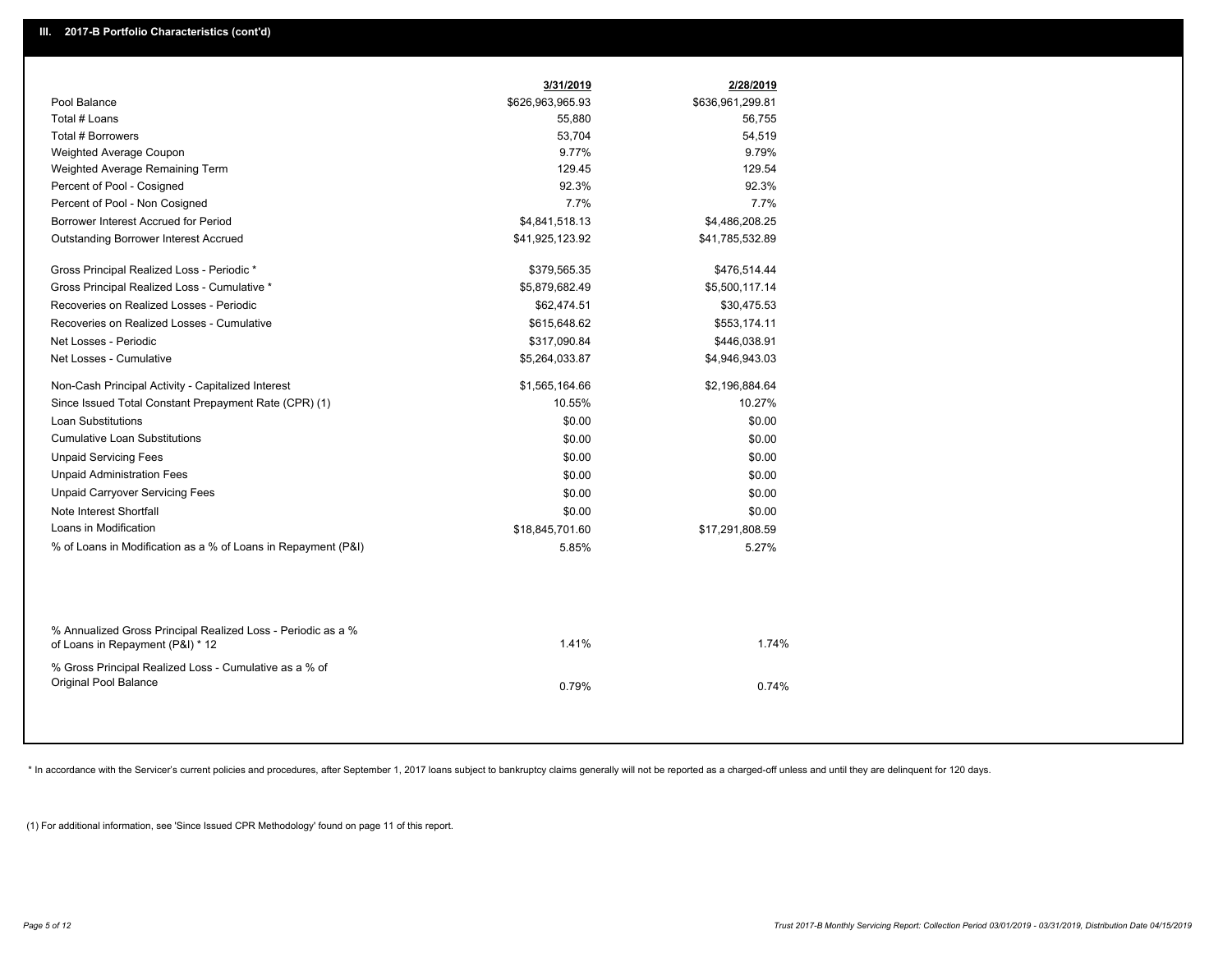#### **Loan Program**  A

|                                    | Weighted<br><b>Average Coupon</b> | # LOANS | <b>\$ AMOUNT</b> | $%$ *    |
|------------------------------------|-----------------------------------|---------|------------------|----------|
| - Smart Option Interest-Only Loans | 8.66%                             | 13,286  | \$118,866,073.35 | 18.959%  |
| - Smart Option Fixed Pay Loans     | 9.72%                             | 13,970  | \$191,625,451.93 | 30.564%  |
| - Smart Option Deferred Loans      | 10.06%                            | 28.624  | \$316,472,440.65 | 50.477%  |
| - Other Loan Programs              | $0.00\%$                          | 0       | \$0.00           | 0.000%   |
| <b>Total</b>                       | $9.69\%$                          | 55,880  | \$626,963,965.93 | 100.000% |

\* Percentages may not total 100% due to rounding

B

C

**Index Type**

|                       | Weighted<br><b>Average Coupon</b> | # LOANS | <b>\$ AMOUNT</b> | $%$ *     |
|-----------------------|-----------------------------------|---------|------------------|-----------|
| - Fixed Rate Loans    | 8.73%                             | 11,525  | \$140,676,405.46 | 22.438%   |
| - LIBOR Indexed Loans | 9.97%                             | 44,355  | \$486,287,560.47 | 77.562%   |
| - Other Index Rates   | $0.00\%$                          |         | \$0.00           | $0.000\%$ |
| Total                 | 9.69%                             | 55,880  | \$626,963,965.93 | 100.000%  |

\* Percentages may not total 100% due to rounding

### **Weighted Average Recent FICO**

|              | # LOANS | <b>S AMOUNT</b>  | $%$ *    |
|--------------|---------|------------------|----------|
| $0 - 639$    | 3,897   | \$40,328,384.87  | 6.432%   |
| 640 - 669    | 3,373   | \$35,542,732.23  | 5.669%   |
| 670 - 699    | 6,532   | \$72,428,632.06  | 11.552%  |
| 700 - 739    | 12,485  | \$143,527,141.30 | 22.892%  |
| $740 +$      | 29,583  | \$335,010,675.44 | 53.434%  |
| N/A(1)       | 10      | \$126,400.03     | 0.020%   |
| <b>Total</b> | 55,880  | \$626,963,965.93 | 100.000% |

WAC reflects WAC3

To conform with company standard reporting these sections now include Princial and Interest Accrued to Capitalize.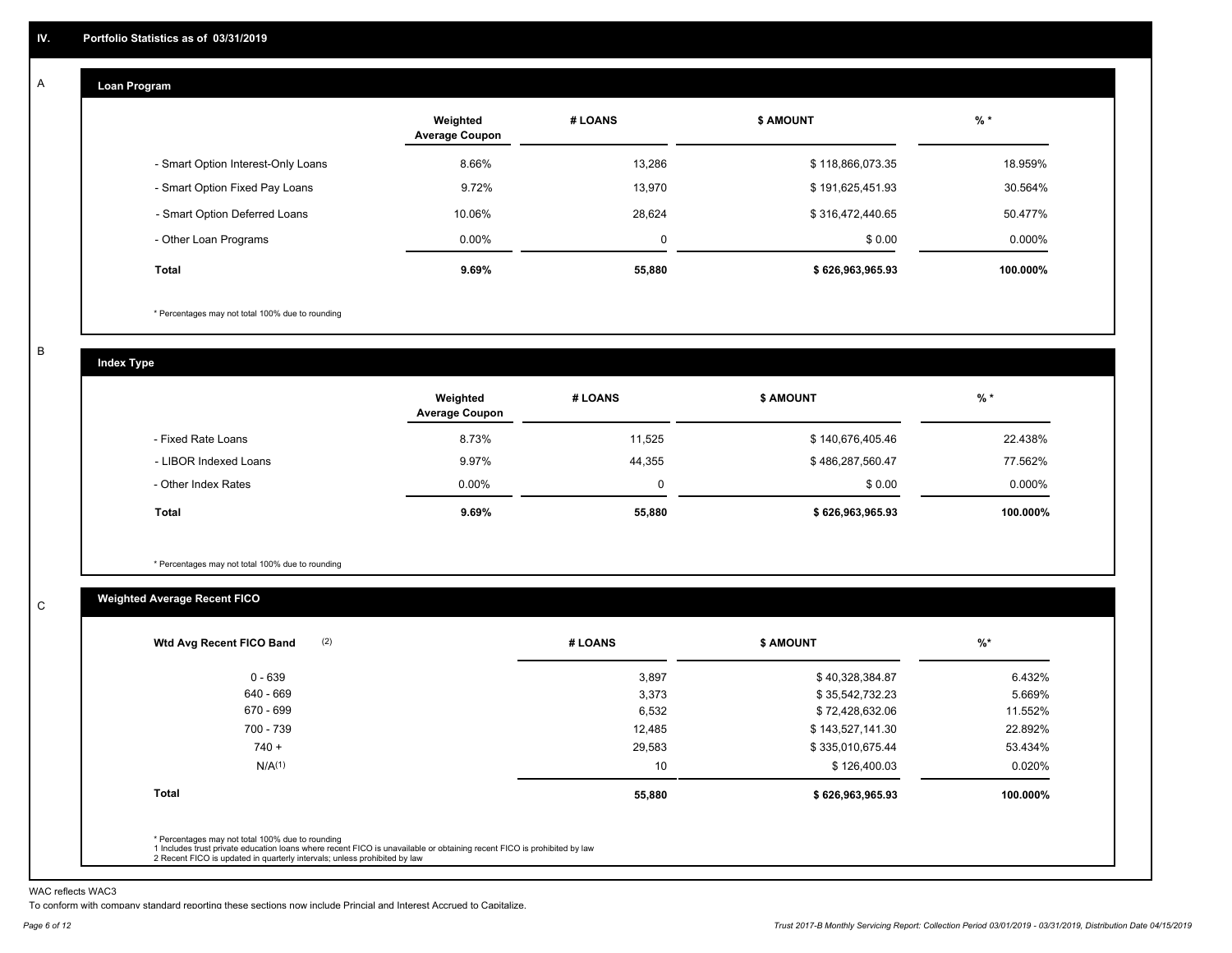| V. | 2017-B Reserve Account, Principal Distribution, and R-2 Certificate Calculations                                                                                                                   |                           |  |
|----|----------------------------------------------------------------------------------------------------------------------------------------------------------------------------------------------------|---------------------------|--|
| А. | <b>Reserve Account</b>                                                                                                                                                                             |                           |  |
|    | Specified Reserve Account Balance                                                                                                                                                                  | \$1,891,480.00            |  |
|    | Actual Reserve Account Balance                                                                                                                                                                     | \$1,891,480.00            |  |
| В. | <b>Principal Distribution Amount</b>                                                                                                                                                               |                           |  |
|    | Class A Notes Outstanding<br>i.                                                                                                                                                                    | \$453,859,786.53          |  |
|    | Pool Balance<br>ii.                                                                                                                                                                                | \$626,963,965.93          |  |
|    | iii.<br>First Priority Principal Distribution Amount (i - ii)                                                                                                                                      | \$0.00                    |  |
|    | Class A and B Notes Outstanding<br>iv.                                                                                                                                                             | \$503,859,786.53          |  |
|    | <b>First Priority Principal Distribution Amount</b><br>۷.                                                                                                                                          | \$0.00                    |  |
|    | Pool Balance<br>vi.                                                                                                                                                                                | \$626,963,965.93          |  |
|    | Specified Overcollateralization Amount<br>vii.                                                                                                                                                     | \$188,089,189.78          |  |
|    | Regular Principal Distribution Amount (if (iv > 0, (iv - v) - (vi - vii))<br>viii.                                                                                                                 | \$64,985,010.38           |  |
|    | Pool Balance<br>ix.                                                                                                                                                                                | \$626,963,965.93          |  |
|    | 10% of Initial Pool Balance<br>х.                                                                                                                                                                  | \$74,820,443.74           |  |
|    | First Priority Principal Distribution Amount<br>xi.                                                                                                                                                | \$0.00                    |  |
|    | Regular Principal Distribution Amount<br>xii.                                                                                                                                                      | \$64,985,010.38           |  |
|    | Available Funds (after payment of waterfall items A through I)<br>xiii.                                                                                                                            | \$0.00                    |  |
|    | Additional Principal Distribution Amount (if(vi <= x,min(xiii, vi - xi - xii)))<br>xiv.                                                                                                            | \$0.00                    |  |
| C. | R-2 Certificate                                                                                                                                                                                    |                           |  |
|    | <b>Previous Notional Balance</b>                                                                                                                                                                   | \$45,942,940.00           |  |
|    | Shortfall of Principal                                                                                                                                                                             | \$0.00                    |  |
|    | Shortfall of Interest                                                                                                                                                                              | \$0.00                    |  |
|    | <b>Current Notional Balance</b><br>Excess Distribution Allocated (1)                                                                                                                               | \$45,942,940.00<br>\$0.00 |  |
| D. | R-3 Certificate                                                                                                                                                                                    |                           |  |
|    | <b>Previous Notional Balance</b>                                                                                                                                                                   | \$32,329,478.86           |  |
|    | Remaining Principal Collections (2)                                                                                                                                                                | \$0.00                    |  |
|    | <b>Current Notional Balance</b>                                                                                                                                                                    | \$31,949,913.51           |  |
|    | 1. Until the notional amount of the R-2 Certificate is reduced to zero and if there is excess cash through the distribution available it will be distributed to the R-2 Certificate, otherwise the |                           |  |

amount will be zero

2. Payments will be made after the principal balance of each class of notes has been reduced to zero and the pool balance is less than or equal to the principal balance of the R-3 Certificate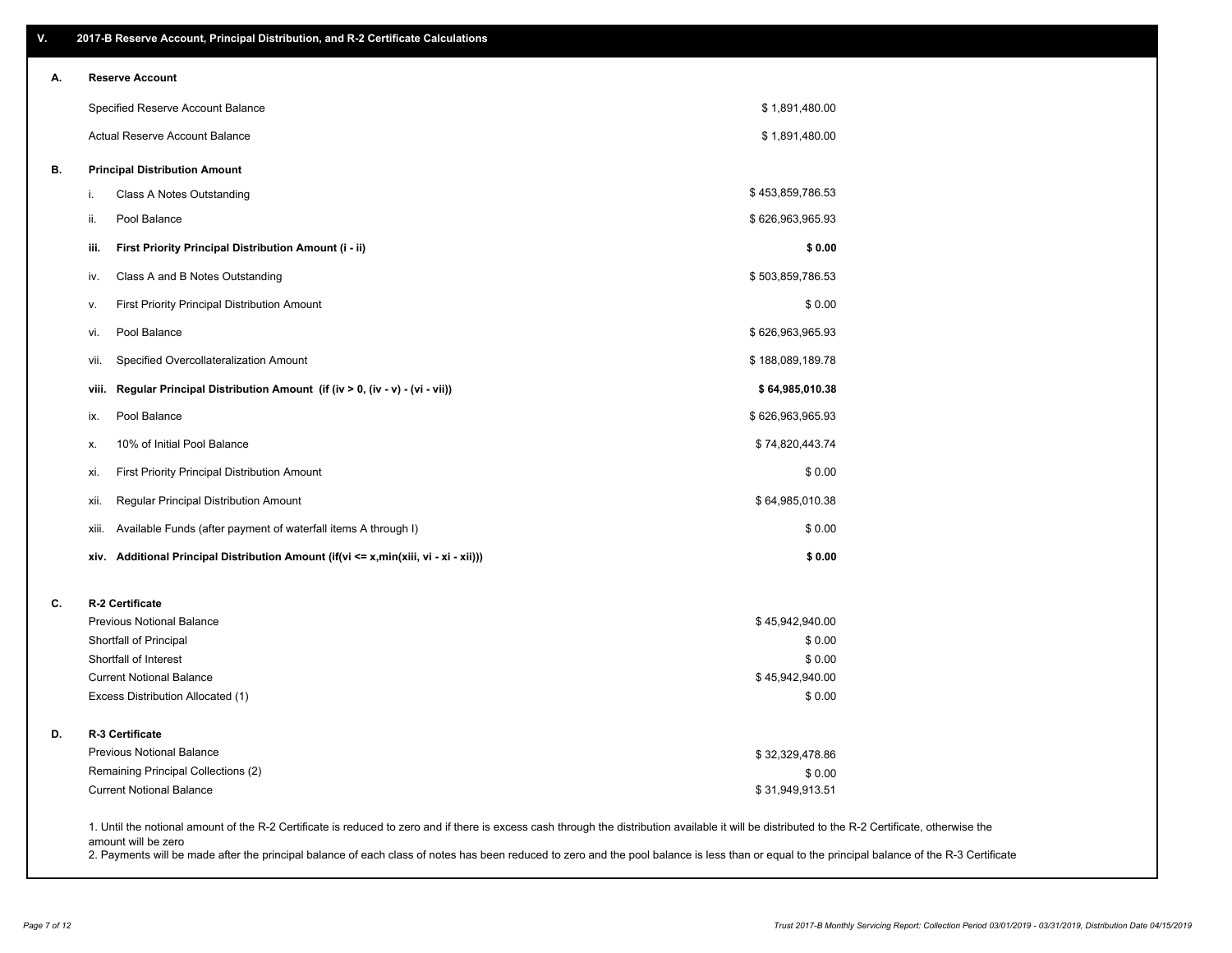|    |                                                         | Paid            | <b>Funds Balance</b> |
|----|---------------------------------------------------------|-----------------|----------------------|
|    | <b>Total Available Funds</b>                            |                 | \$14,354,260.71      |
| A  | <b>Trustee Fees</b>                                     | \$0.00          | \$14,354,260.71      |
| В  | <b>Servicing Fees</b>                                   | \$399,060.22    | \$13,955,200.49      |
| C  | i. Administration Fees                                  | \$8,333.00      | \$13,946,867.49      |
|    | ii. Unreimbursed Administrator Advances plus any Unpaid | \$0.00          | \$13,946,867.49      |
| D  | Class A Noteholders Interest Distribution Amount        | \$1,125,086.47  | \$12,821,781.02      |
| Е  | First Priority Principal Payment                        | \$0.00          | \$12,821,781.02      |
| F. | Class B Noteholders Interest Distribution Amount        | \$145,833.33    | \$12,675,947.69      |
| G  | <b>Reinstatement Reserve Account</b>                    | \$0.00          | \$12,675,947.69      |
| H  | Regular Principal Distribution                          | \$12,675,947.69 | \$0.00               |
|    | <b>Carryover Servicing Fees</b>                         | \$0.00          | \$0.00               |
| J  | Additional Principal Distribution Amount                | \$0.00          | \$0.00               |
| Κ  | Unpaid Expenses of Trustee                              | \$0.00          | \$0.00               |
| L  | Unpaid Expenses of Administrator                        | \$0.00          | \$0.00               |
| м  | i. Remaining Funds to the R-1 Certificateholder(s)      | \$0.00          | \$0.00               |
|    | ii. Remaining Funds to the R-2 Certificateholder(s)     | \$0.00          | \$0.00               |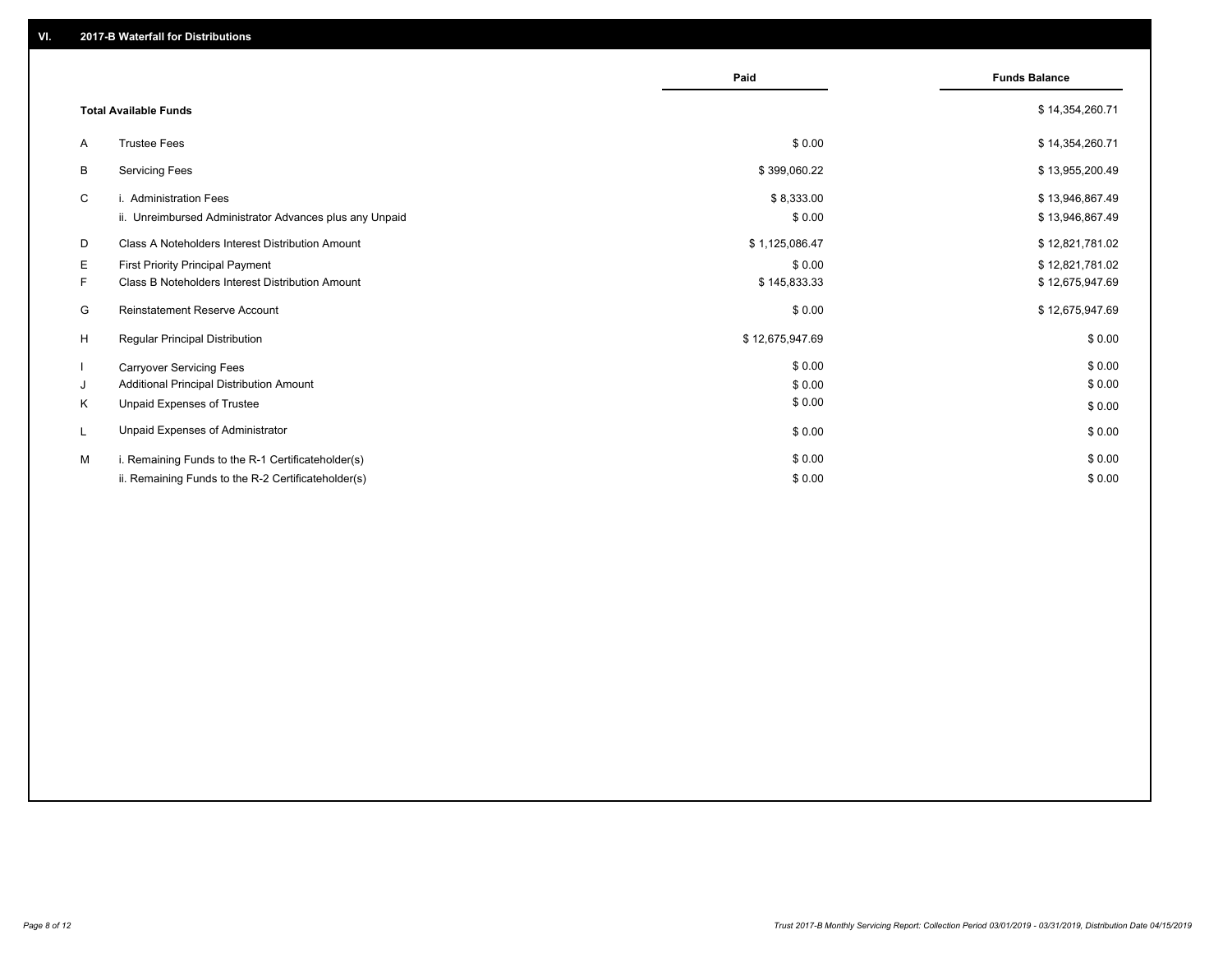| A <sub>2</sub> A<br>A <sub>1</sub>                                                               | A <sub>2</sub> B        |
|--------------------------------------------------------------------------------------------------|-------------------------|
| 83189DAA8<br>83189DAB6<br>Cusip/Isin                                                             | 83189DAC4               |
| <b>Beginning Balance</b><br>\$53,859,786.53<br>\$268,000,000.00                                  | \$132,000,000.00        |
| <b>LIBOR</b><br><b>FIXED</b><br>Index                                                            | <b>LIBOR</b>            |
| Spread/Fixed Rate<br>0.27%<br>2.82%                                                              | 0.75%                   |
| Record Date (Days Prior to Distribution)<br>1 NEW YORK BUSINESS DAY<br>1 NEW YORK BUSINESS DAY   | 1 NEW YORK BUSINESS DAY |
| 3/15/2019<br>3/15/2019<br><b>Accrual Period Begin</b>                                            | 3/15/2019               |
| <b>Accrual Period End</b><br>4/15/2019<br>4/15/2019                                              | 4/15/2019               |
| 0.08611111<br>Daycount Fraction<br>0.08333333                                                    | 0.08611111              |
| Interest Rate*<br>2.75375%<br>2.82000%                                                           | 3.23375%                |
| <b>Accrued Interest Factor</b><br>0.002371285<br>0.002350000                                     | 0.002784618             |
| <b>Current Interest Due</b><br>\$127,716.89<br>\$629,800.00                                      | \$367,569.58            |
| $\mathsf{\$}$ -<br>$\mathcal{S}$ -<br>Interest Shortfall from Prior Period Plus Accrued Interest | $\mathcal{S}$ -         |
| <b>Total Interest Due</b><br>\$127,716.89<br>\$629,800.00                                        | \$367,569.58            |
| <b>Interest Paid</b><br>\$127,716.89<br>\$629,800.00                                             | \$367,569.58            |
| $$ -$<br>$$ -$<br>Interest Shortfall                                                             | $$ -$                   |
| \$12,675,947.69<br>$$ -$<br><b>Principal Paid</b>                                                | $$ -$                   |
| <b>Ending Principal Balance</b><br>\$41,183,838.84<br>\$268,000,000.00                           | \$132,000,000.00        |
| Paydown Factor<br>0.056088264<br>0.000000000                                                     | 0.000000000             |
| <b>Ending Balance Factor</b><br>0.182229375<br>1.000000000                                       | 1.000000000             |

\* Pay rates for Current Distribution. For the interest rates applicable to the next distribution date, please see https://www.salliemae.com/about/investors/data/SMBabrate.txt.

**VII. 2017-B Distributions**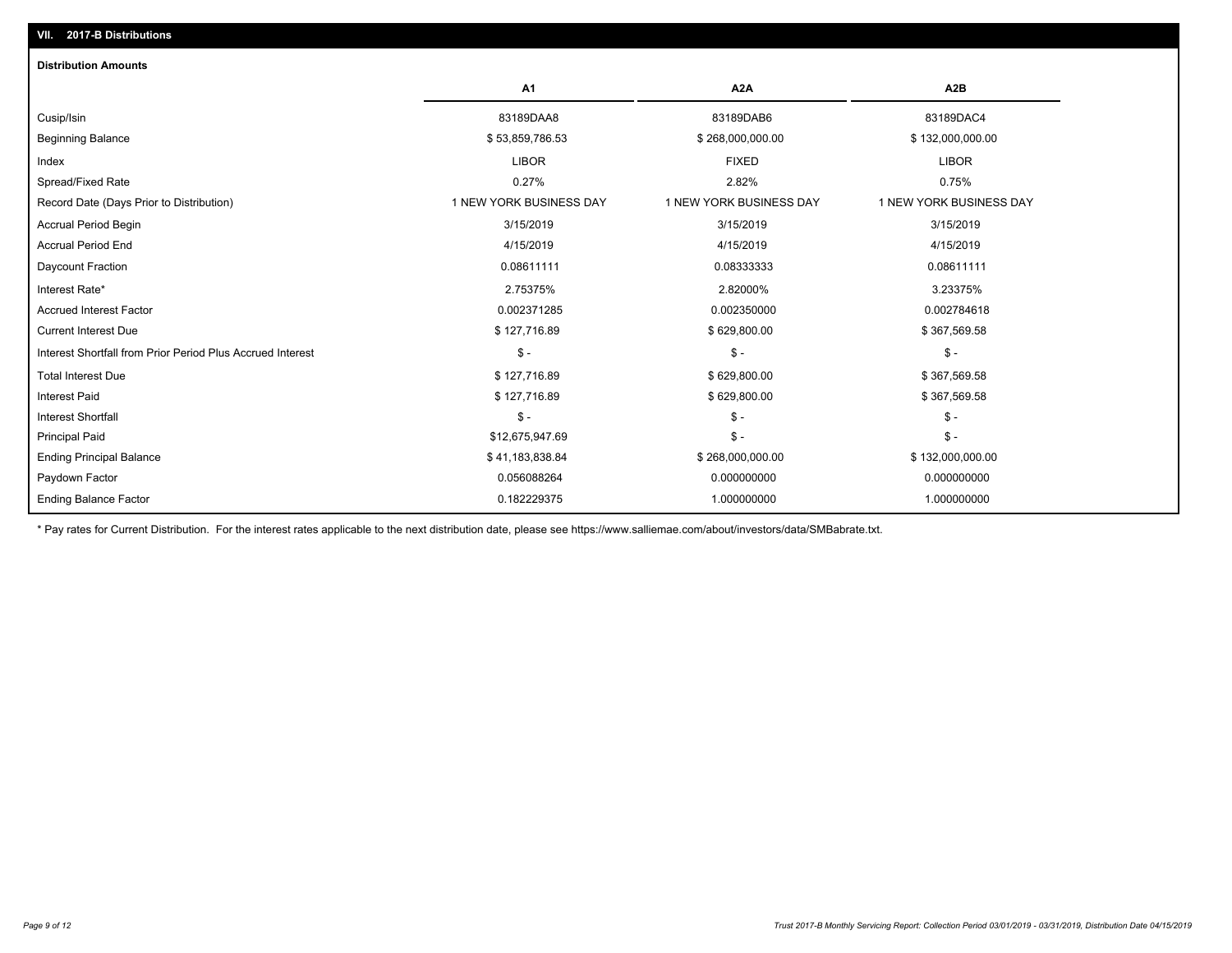| VII. 2017-B Distributions                                  |                         |
|------------------------------------------------------------|-------------------------|
| <b>Distribution Amounts</b>                                |                         |
|                                                            | в                       |
| Cusip/Isin                                                 | 83189DAD2               |
| <b>Beginning Balance</b>                                   | \$50,000,000.00         |
| Index                                                      | <b>FIXED</b>            |
| Spread/Fixed Rate                                          | 3.50%                   |
| Record Date (Days Prior to Distribution)                   | 1 NEW YORK BUSINESS DAY |
| Accrual Period Begin                                       | 3/15/2019               |
| <b>Accrual Period End</b>                                  | 4/15/2019               |
| Daycount Fraction                                          | 0.08333333              |
| Interest Rate*                                             | 3.50000%                |
| <b>Accrued Interest Factor</b>                             | 0.002916667             |
| <b>Current Interest Due</b>                                | \$145,833.33            |
| Interest Shortfall from Prior Period Plus Accrued Interest | $$ -$                   |
| <b>Total Interest Due</b>                                  | \$145,833.33            |
| Interest Paid                                              | \$145,833.33            |
| Interest Shortfall                                         | $\frac{1}{2}$           |
| <b>Principal Paid</b>                                      | $$ -$                   |
| <b>Ending Principal Balance</b>                            | \$50,000,000.00         |
| Paydown Factor                                             | 0.000000000             |
| Ending Balance Factor                                      | 1.000000000             |

\* Pay rates for Current Distribution. For the interest rates applicable to the next distribution date, please see https://www.salliemae.com/about/investors/data/SMBabrate.txt.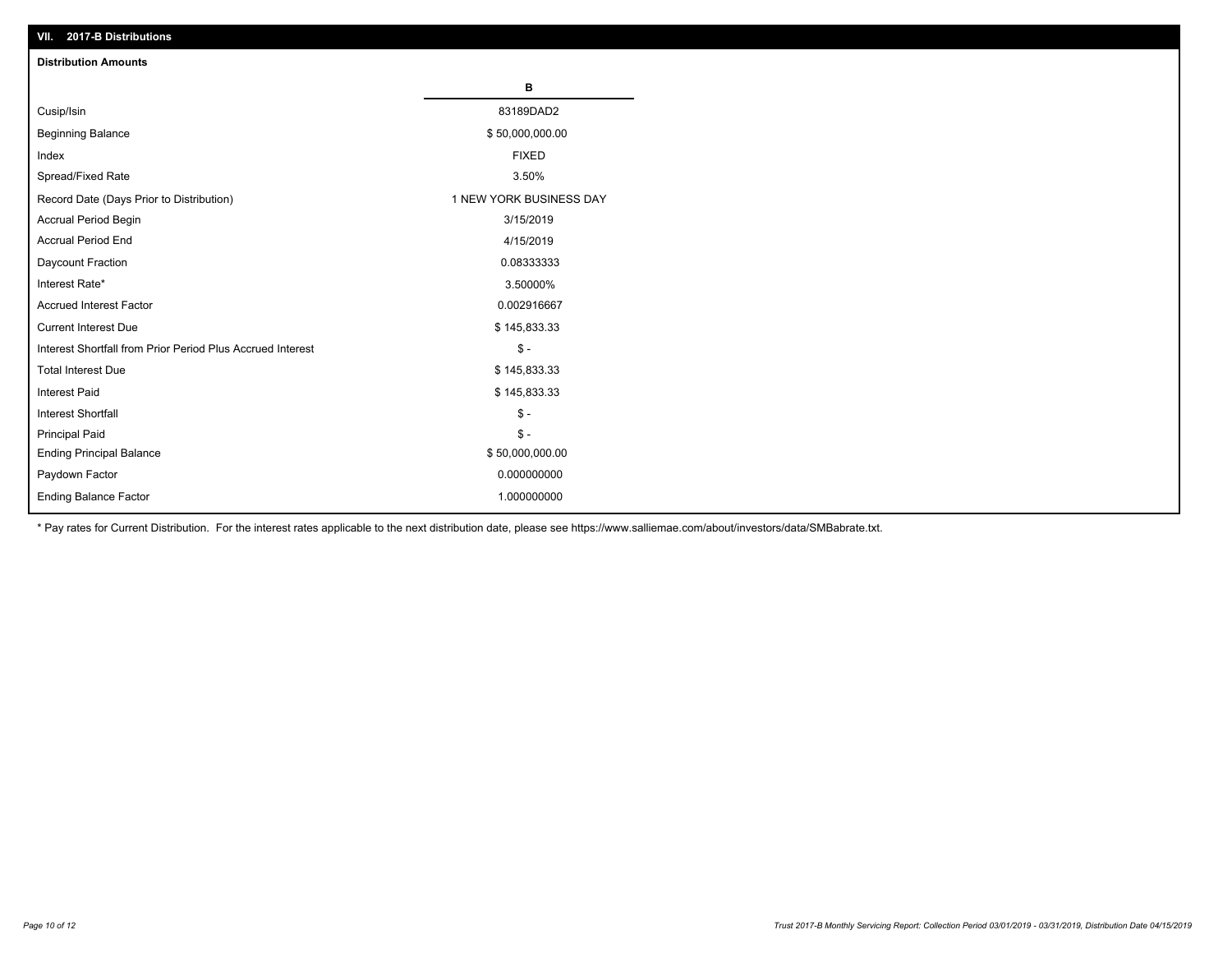#### **Since Issued Total CPR**

$$
\text{total CPR} = 1 - \left(\frac{APB}{PPB}\right)^{\left(\frac{12}{MSC}\right)}
$$

APB = Actual period-end Pool Balance PPB = Projected period-end Pool Balance assuming no prepayments and no defaults Pool Balance = Sum(Principal Balance + Interest Accrued to Capitalize Balance) MSC = Months Since Cut-Off

#### **Since-Issued Total Constant Prepayment Rate (CPR)**

Since-Issued Total CPR measures prepayments, both voluntary and involuntary, for a trust student loan pool over the life of a transaction. For each trust distribution, the actual month-end pool balance is compared against a month-end pool balance originally projected at issuance assuming no prepayments and defaults. For purposes of Since-Issued Total CPR calculations, projected period end pool balance assumes in-school status loans have up to a six month grace period before moving to repayment, grace status loans remain in grace status until their status end date and then to move to full principal and interest repayment, loans subject to interim interest or fixed payments during their in-school and grace period continue paying interim interest or fixed payments until full principal and interest repayment begins, all other trust loans are in full principal and interest repayment status, and that no trust loan in full principal and interest repayment moves from full principal and interest repayment status to any other status.

#### **Weighted Average Coupon**

*WAC1 = APB* ((*CIR*)\*(*APB*))

*WAC2 = APB*



APB = Actual period-end Pool Balance

CIR = Average of the Contractual Interest Rate (1)

APCL = Average of the Applicable Interest Rate (2)

ACTL = Average of the Actual Interest Rate (3)

#### **Weighted Average Coupon (WAC)**

(1) Contractual Interest Rate represents the interest rate indicated in the Promissory Note

(2) Appliclable Interest Rate represents the interest rate after rate reductions, if applicable, are applied

(3) Actual Interest Rate represents the interest rate when borrower incentive programs and rate reductions, if applicable, are applied